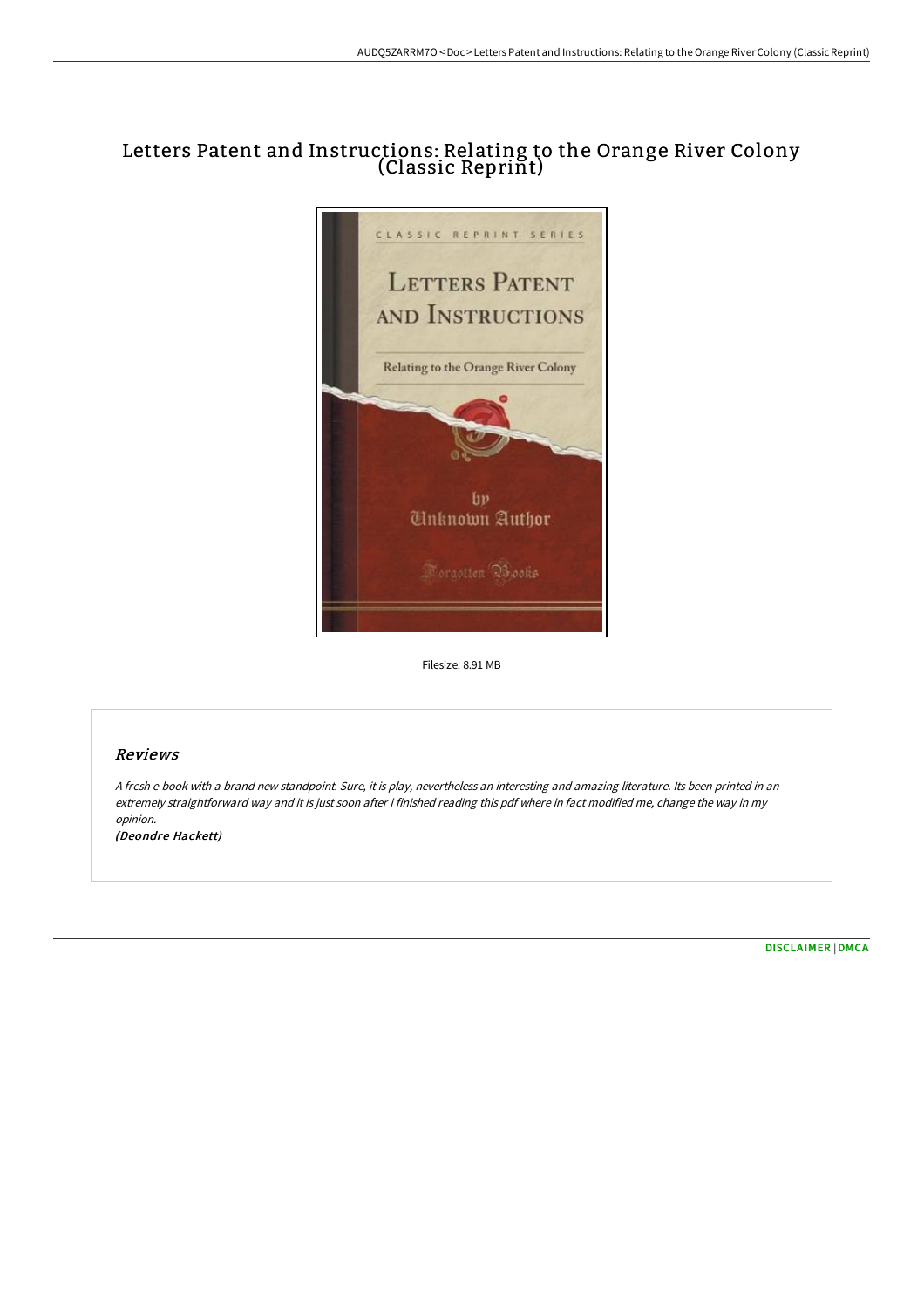### LETTERS PATENT AND INSTRUCTIONS: RELATING TO THE ORANGE RIVER COLONY (CLASSIC REPRINT)



Forgotten Books, United States, 2015. Paperback. Book Condition: New. 229 x 152 mm. Language: English . Brand New Book \*\*\*\*\* Print on Demand \*\*\*\*\*.Excerpt from Letters Patent and Instructions: Relating to the Orange River Colony Letters Patent passed under the Great Seal of the United Kingdom, Providing For The Establishment Of Responsible Government in The Orange River Colony. Edward the Seventh, by the grace of God of the United Kingdom of Great Britain and Ireland and of the British Dominions beyond the Seas King, Defender of the Faith, Emperor of India. To all to whom these Presents shall come, Greeting. Whereas by Our Letters Patent under the Great Seal of Our United Kingdom of Great Britain and Ireland, bearing date at Westminster the 2nd day of August, 1901, We did constitute the office of Governor and Commauder-in-Chief (hereinafter called the Governor ) of Our Orange River Colony (hereinaFer called the Colony ), and did make provision for a Legislative Council in and for the said Colony; And whereas We think fit to provide for the establishment of Responsible Government in the Colony: Now know ye that We do declare Our will and pleasure to be as follows: - The Legislature. I. In place of the Legislative Council now subsisting there shall be The Legislature, a Legislature consisting of a Legislative Council and a Legislative Assembly, constituted as hereinaFer provided. The constitution, appointment, and powers of the Legislative Council now subsisting shall continue in force until the date of the nomination of Members for election to the Legislative Assembly and no longer. Legislative Council. II. The Legislative Council shall consist of eleven Members, who shall be summoned by the Governor, and if any vacancy shall occur in the Council a Member shall be appointed to fill the said vacancy by the...

 $\mathbf{r}$ Read Letters Patent and [Instructions:](http://digilib.live/letters-patent-and-instructions-relating-to-the-.html) Relating to the Orange River Colony (Classic Reprint) Online E Download PDF Letters Patent and [Instructions:](http://digilib.live/letters-patent-and-instructions-relating-to-the-.html) Relating to the Orange River Colony (Classic Reprint)